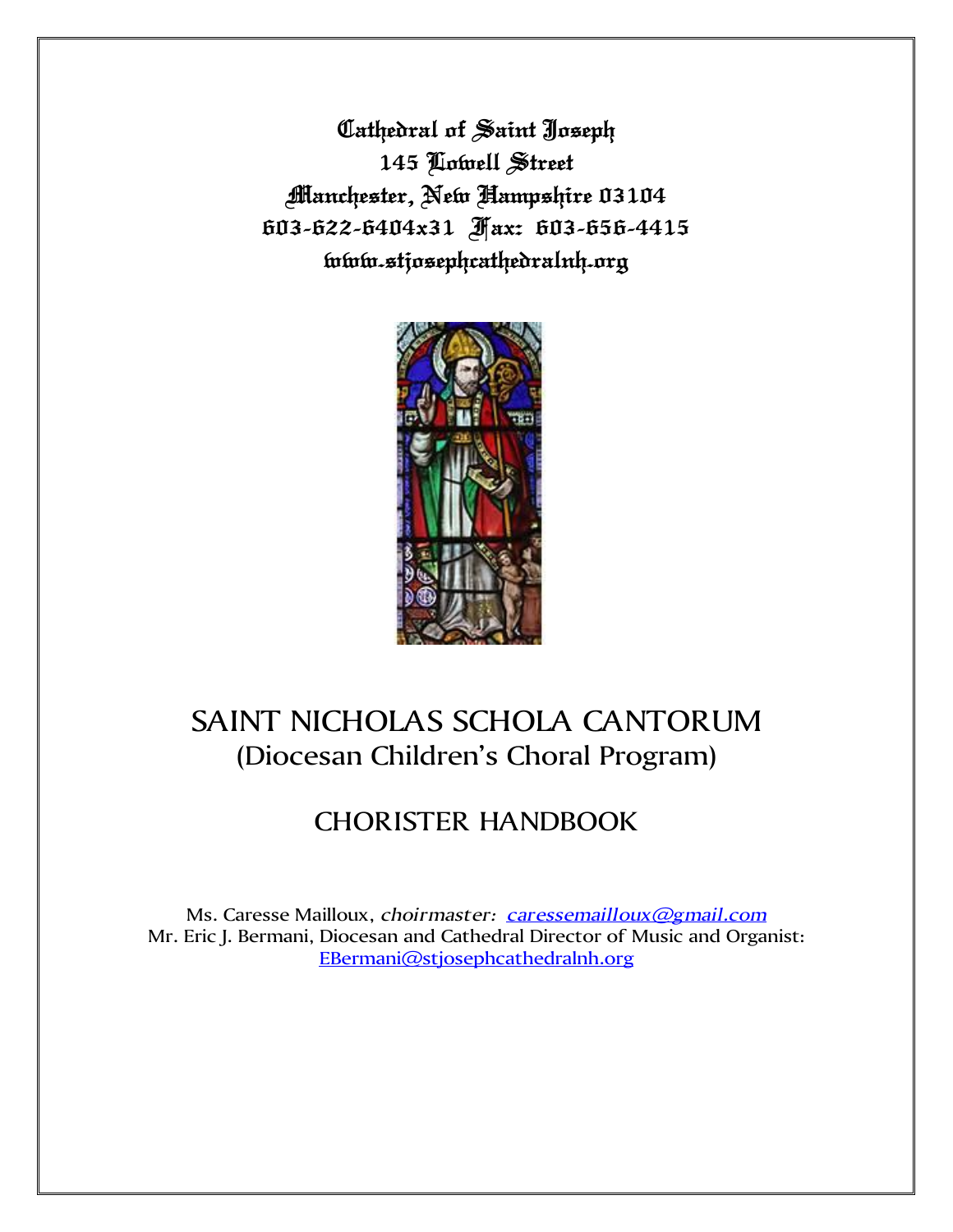Mission Statement: *Saint Nicholas Schola Cantorum* (Diocesan Children's Choral Program) – The *Schola Cantorum's* ("school of singers") aim is to teach, prepare and form children and young adults in grades 3-12 to participate in music ministry and life long praise of God through sacred song. By focusing on singing hymns, part-singing, Gregorian chant, polyphonic and choral works, the goal of this choir is the cultivation and further development of: musicianship, sight-singing, music history, religious education, liturgical formation and the spirituality of sacred music.

> "The treasury of sacred music is to be preserved and fostered with great care. Choirs must be diligently developed, especially in cathedral churches." *Constitution of the Sacred Liturgy, Article 114*

"Music is the means of recapturing the original joy and beauty of Paradise." *St. Hildegard von Bingen*

**K K K** 

WELCOME! And congratulations on your decision to become a choir member!

Choir membership, like all things of real value, is based on a serious purpose. Your choir experience will be a happy one, filled with fun, fellowship and many new things to learn and do. But it is important that you understand the basic purpose for participation. You can discover that reason in this handbook.

Here are two important questions for you to think about and to answer:

- 1. Do you understand your role as a choir member?
- 2. Do you believe, down deep in your heart, that you can be an important part of your choir and that you want to do all that you can to serve God and your church community as a choir member?

Perhaps, after reading carefully and thinking about the next few pages, you will be able to respond better to these questions.

> For the common things of every day, God gave us speech in the common way. For the deeper things we think and feel, God gave the poets thoughts to reveal. For the hidden depths these words cannot reach, God gave us music, the soul's own speech.

> > Anonymous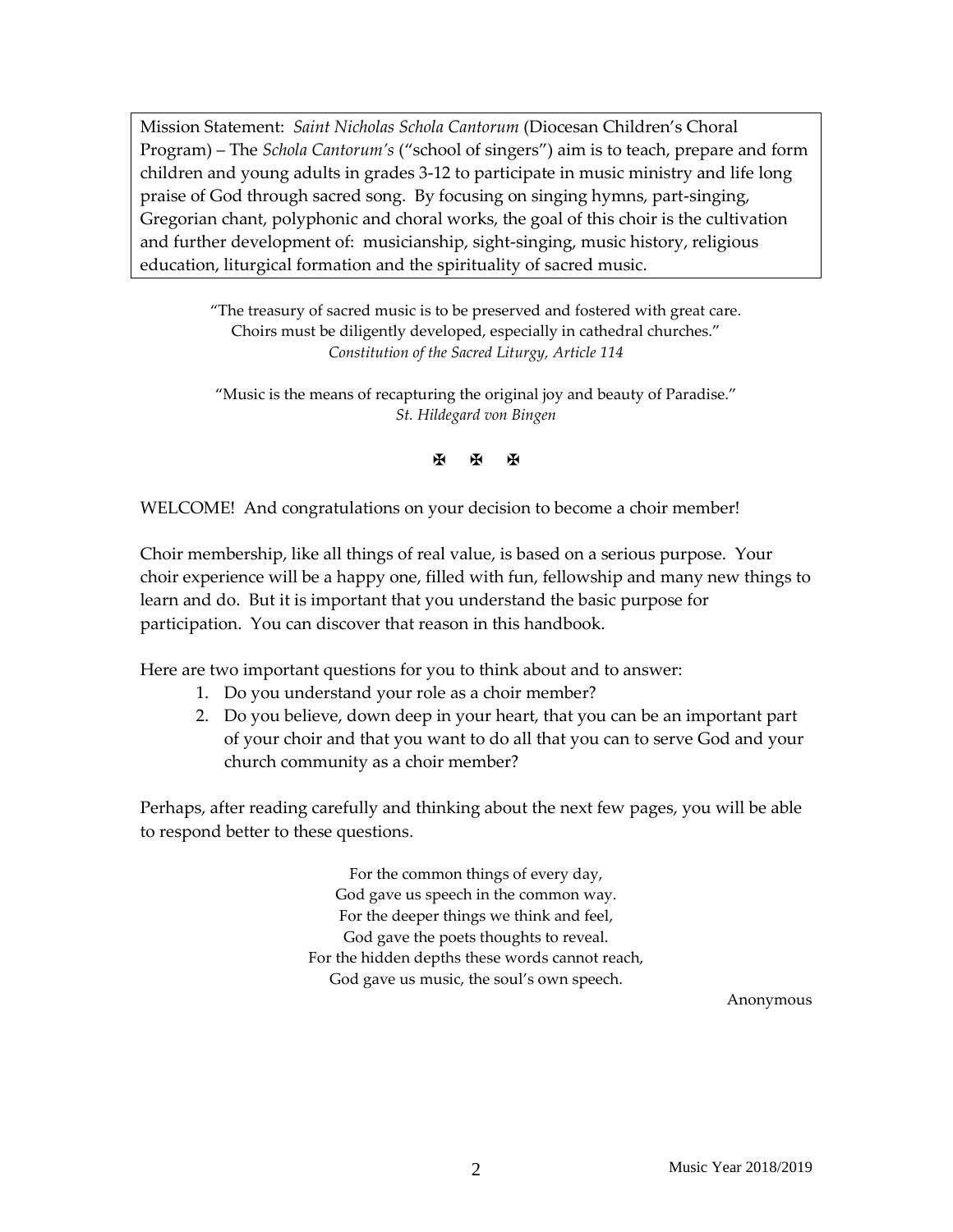## WE WORSHIP WHEN WE SING

Our choir exists for one very special purpose: the *worship* of God. And what is worship?

Someone has said that worship is becoming aware of the presence of God all around us. Worship is the joyful recognition of the greatness of God's love for us. Worship brings joy because it brings us to God and God to us. Worship is an honor which is reserved for God alone. As Catholics, we are privileged to celebrate the Holy Sacrifice of the Mass. The Mass is our highest form of prayer and is the official prayer of the Church. The Church teaches the Mass is our "source and summit" and is the *most* important of everything we do. In addition to the Mass, we also have other types of prayer, such as the Liturgy of the Hours (sometimes called Morning Prayer or Evening Prayer) as well as devotionals such as Adoration of the Blessed Sacrament and Stations of the Cross. Worship – in all its forms – is very important for us as individuals and as a group.

When we worship, we usually make music either by singing or by playing an instrument. Music helps us to feel close to God, to be quiet and listen for God's voice, to be able to talk with God and pray. We bring our thankful offering through the beauty of the sounds that we make as we sing and play.

The happy fellowship that we feel when we sing together leads us to worship as a group, too. Sometimes, as a group, we can create and experience a special worship feeling not possible to us as individuals. It is then that assembly, priest, choir and organist all worship *together*.

We join our hearts and voices in choir to worship God.

## WHY DO WE HAVE CHOIRS?

- 1. Singing is a special way in which we worship God.
- 2. When a choir sings songs of praise, devotion and prayer with beauty and sincerity, it helps the entire assembly worship, too.
- 3. Music is a language and we use it to express the thoughts and ideas we have of God, the church, the world and all people.
- 4. God created music and gave us the gift of a singing voice. God expects us to make use of that talent given to us.
- 5. Many times, music helps to understand and to respond to the message of God's word.
- 6. Sometimes, through music, the choir speaks to God for the assembly, as in hymns, responses and songs of praise such as the *Gloria*. Sometimes, through special songs and anthems, the choir helps to bring deeper understanding of the message of God who speaks through scripture.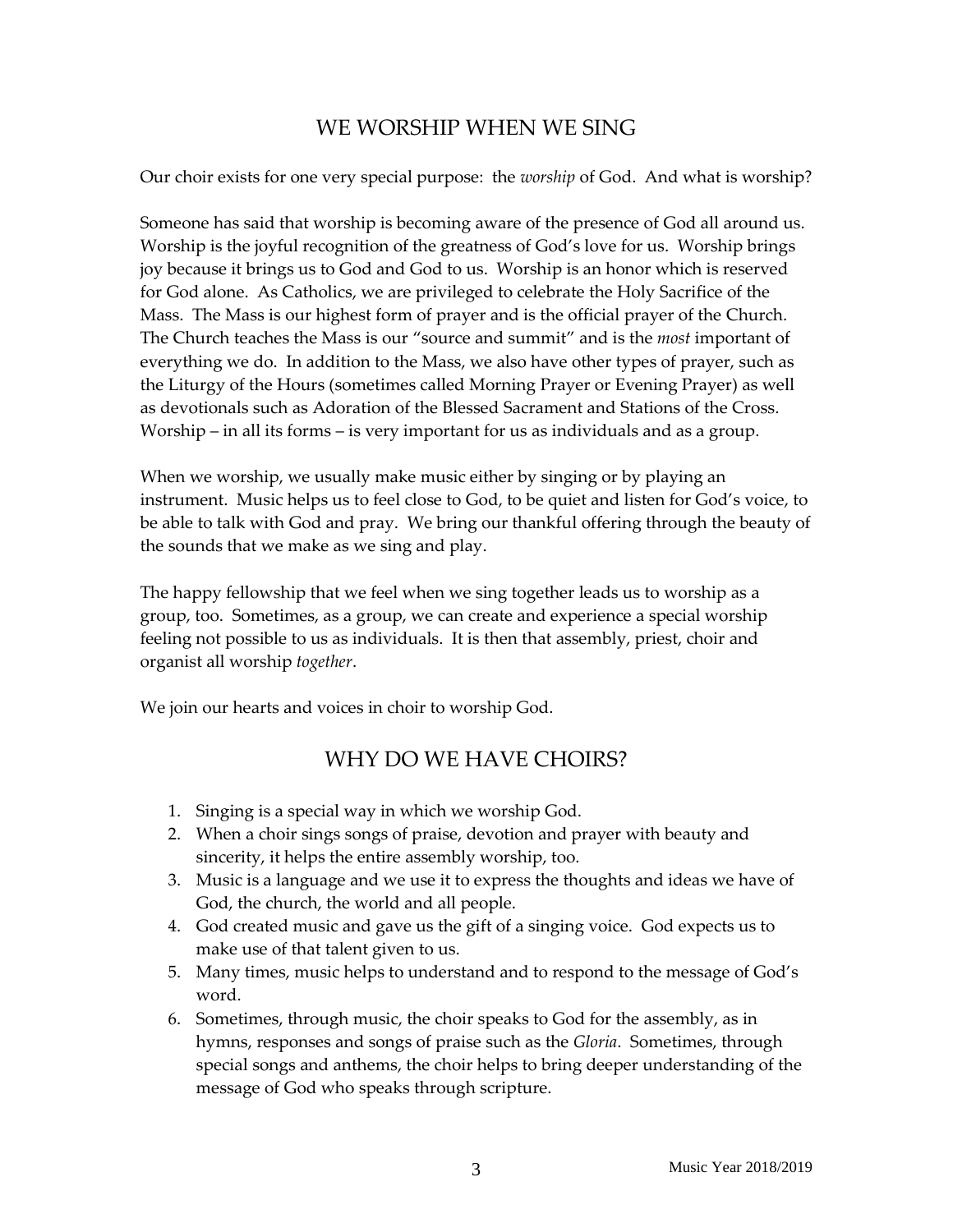- 7. One of our obligations as Christians is to support the Church with our prayers, our gifts and our services. The choir is a very special way in which children and young people can use their gift of music to serve the church.
- 8. Choirs form a group in which we can respond to God's commands which are found in scripture:
	- Serve the Lord with gladness! Come into the Lord's presence with singing. (Psalm 100:2)
	- Sing the glory of God's name; give to God glorious praise! (Psalm 66:2)
	- Let the word of Christ dwell in you richly, as in all wisdom, teaching and admonishing one another with psalms and hymns and spiritual songs, singing with the grace of God in your heart. (Colossians 3:16)

## WHAT DO WE SING?

Chants and Liturgical Music – The choir leads and supports the assembly in the singing of psalms and canticles. These do not have a distinct melody and are really musical speech. The choir also leads the assembly in singing the Act of Penitence (Lord, Have Mercy or Kyrie), Gloria, Psalm, Gospel Acclamation, Sanctus, Mystery of Faith, Great Amen and Agnus Dei (Lamb of God).

Choral Responses or Dialogues – Usually very short acclamations, or responses, sung in dialogue with the Priest or Deacon. An example would be when the Priest sings "the Lord be with you" and our response would be "And with your spirit."

Hymn – A song of praise or adoration to God. Usually it has three or four stanzas and is sung by the choir and assembly. It has a clearly marked rhythm in both music and words.

Anthem – A composition set to words which tell some spiritual truth or words which are taken directly from the Bible. It is longer and more difficult than a hymn and is sung by the choir alone.

We sing many different kinds and styles of music. Some may be in English and others may be in Latin, Greek, German, Italian or other foreign language. Some music may be in unison, sometimes we sing a descant or even in two or three parts. The music has been written at many different times in church music history and range from the earliest written hymns and chants to the anthems being written by great composers today. Some music is rhythmic and joyous, some is quiet and thoughtful, some uses instruments such as the organ, flute, or trumpet and some is for voices alone (a'cappella). But all of it is beautiful and is sung to worship God.

Besides the music we sing in worship, we also learn special music for programs, concerts and other seasonal celebrations.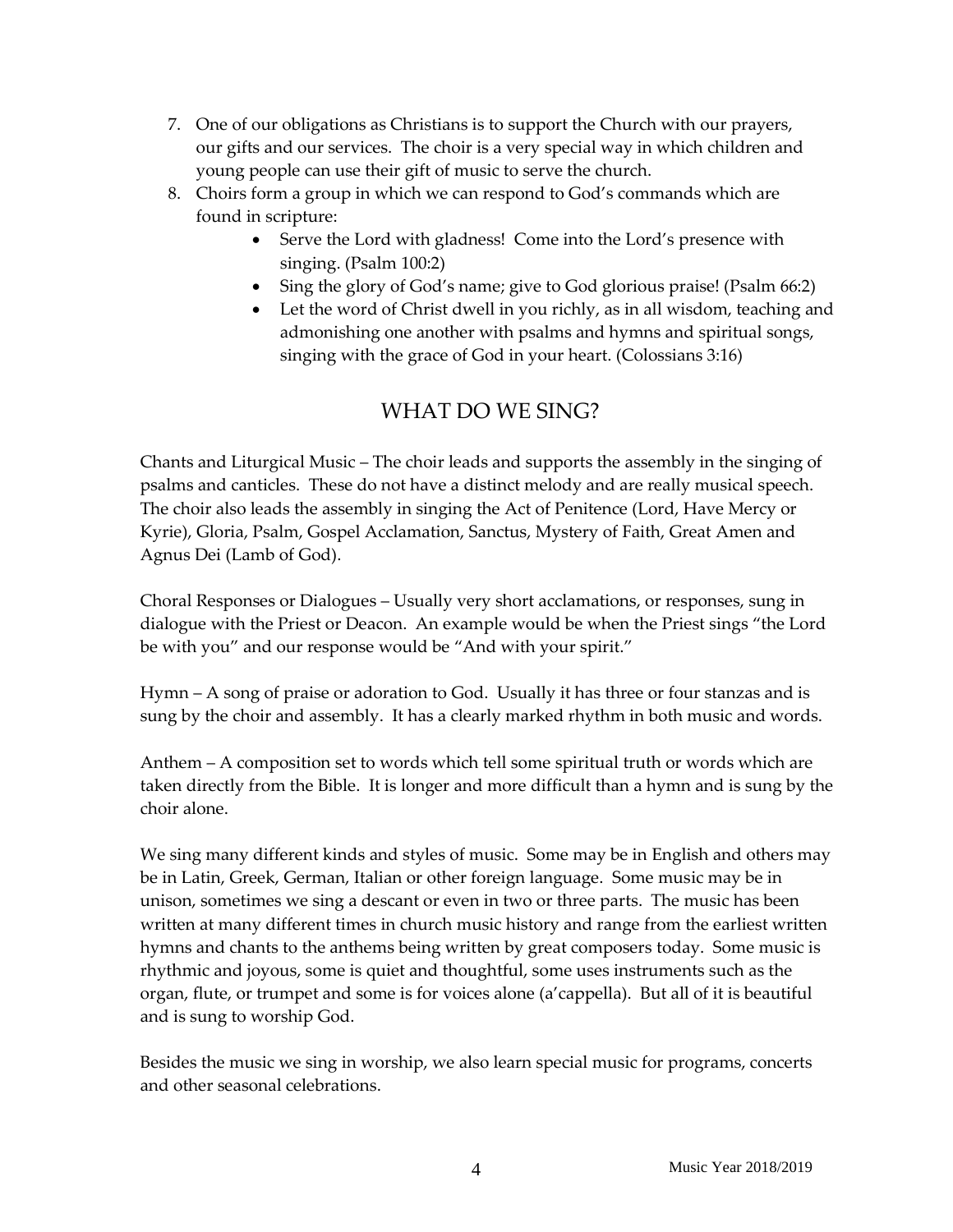## WHAT DO WE LEARN?

Your choir rehearsal will be a very busy time. You will be expected to listen carefully to your director and to do your best to follow directions. It will be a time of learning to do many interesting things. Here are just a few of them.

We learn:

- How the choir can add to the beauty and meaning of the Mass.
- To sing and to love many of the great hymns and chants of the church.
- To sing with a beautiful tone and to develop good singing habits.
- To sing in tune and to match pitches accurately.
- To feel and to respond to many rhythms.
- To listen carefully to the music and to respond to it.
- To read music.
- To learn how the music is designed.
- How to pronounce the words of the text so everyone listening can understand easily.
- To sing expressively.
- How music can add enjoyment to our lives.
- How music adds fun to the fellowship of the group.
- To learn about the different seasons of the Church's year.
- To learn texts in a different language.
- How we find deep satisfaction as we serve Christ and the church.

### HOW DO I FIT IN?

Now that you have become a member of the children's choral program you have many new responsibilities. We want our choir to sing and serve well. In order to meet the high standards we have set, every chorister must be responsible.

Here are some things that will be expected of you and your family:

#### **Make every effort to attend all rehearsals and liturgies as scheduled.**

- If you are sick or there is an emergency in your family, notify your director ahead of time.
- Bring home any notices or schedules given you by the director at rehearsal or at Mass.
- With your parents, mark on the calendar the dates you are scheduled to sing.
- Choir is important! Don't let other activities interfere with your being in your place.
- Be on time.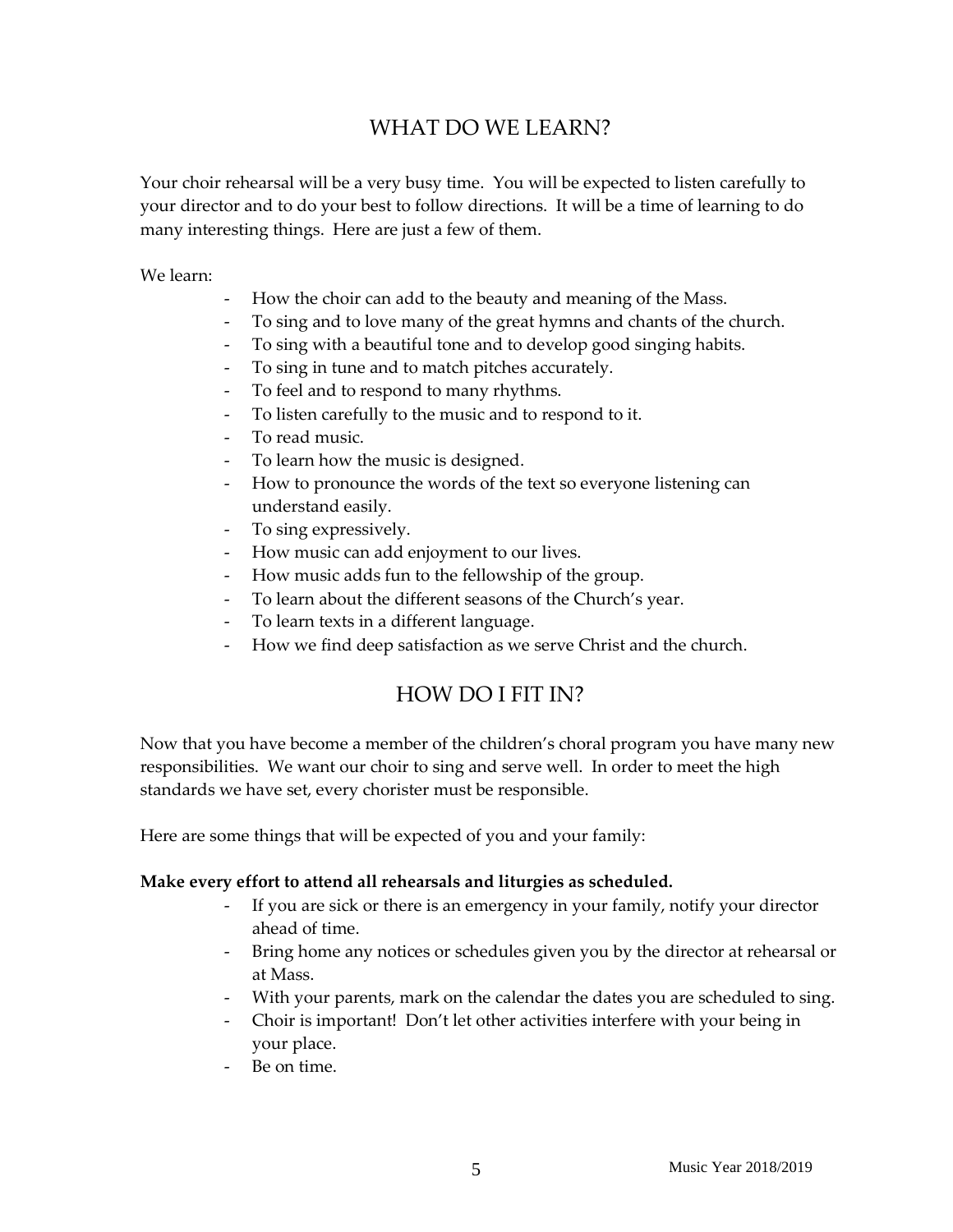- Be attentive and cooperate during rehearsals and help to establish a learning atmosphere. Pay attention to the instruction of your director.
- Learn your music, both words and notes, so you will be well prepared.
- With your parents, listen to various recordings of the music you are singing! Most of our music can be found on YouTube.
- Always watch your director while you are singing.
- Be quiet and reverent in church. If your choir is to lead in worship, you must do so by your music, your appearance and your attitudes.
- Tell your parents about the things you learn in choir. Invite them to visit during the rehearsal.
- Take good care of your music and keep it in order.
- Invite your friends to join the choir.

## CHOIR BASICS: EXPECTATIONS FROM REHEARSAL TO MASS

#### Registration:

All choristers must have a completed registration form prior to singing.

#### Calendar:

- Please refer to your calendar for all scheduled rehearsals and liturgies. If a rehearsal or liturgy is added to the schedule, you will receive an e-mail and a follow-up memo in rehearsal.

#### Music:

- Please purchase a 1  $\frac{1}{2}$  inch black three ring binder. Please have 10 dividers clearly marked: "Processional"; "Kyrie"; "Gloria"; "Psalm"; "Gospel Acclamation"; "Offertory"; "EPA" (abbreviation for "Eucharistic Prayer Acclamations"); "Communion"; "Anthems" and "Recessional".
- Once you get the music in rehearsal, listen to your directors and file the music under each divider. Your music will already be punched.
- Your music is on loan to you through the Cathedral Music Ministry. You may mark your music if needed in pencil. Do not use pen or marker.
- If working on a difficult piece of music, try to look at the music between rehearsals and listen to recordings. If you can play an instrument, try to review your part!

#### Absences:

If you know you will be missing a rehearsal or Mass, please let your director know via-email or phone call. Having more than two (3) *unexcused* absences in a semester will result in a parent/director conference.

#### Rehearsals:

- Security and safety is our top priority, therefore all children *must not* be "dropped off" at the Cathedral nor be expected to "wait outside" for pick-up. We thank you for your strict adherence.
- All choristers must be signed in and signed out of every choir rehearsal by an approved guardian. No child will be released out of the choir rehearsal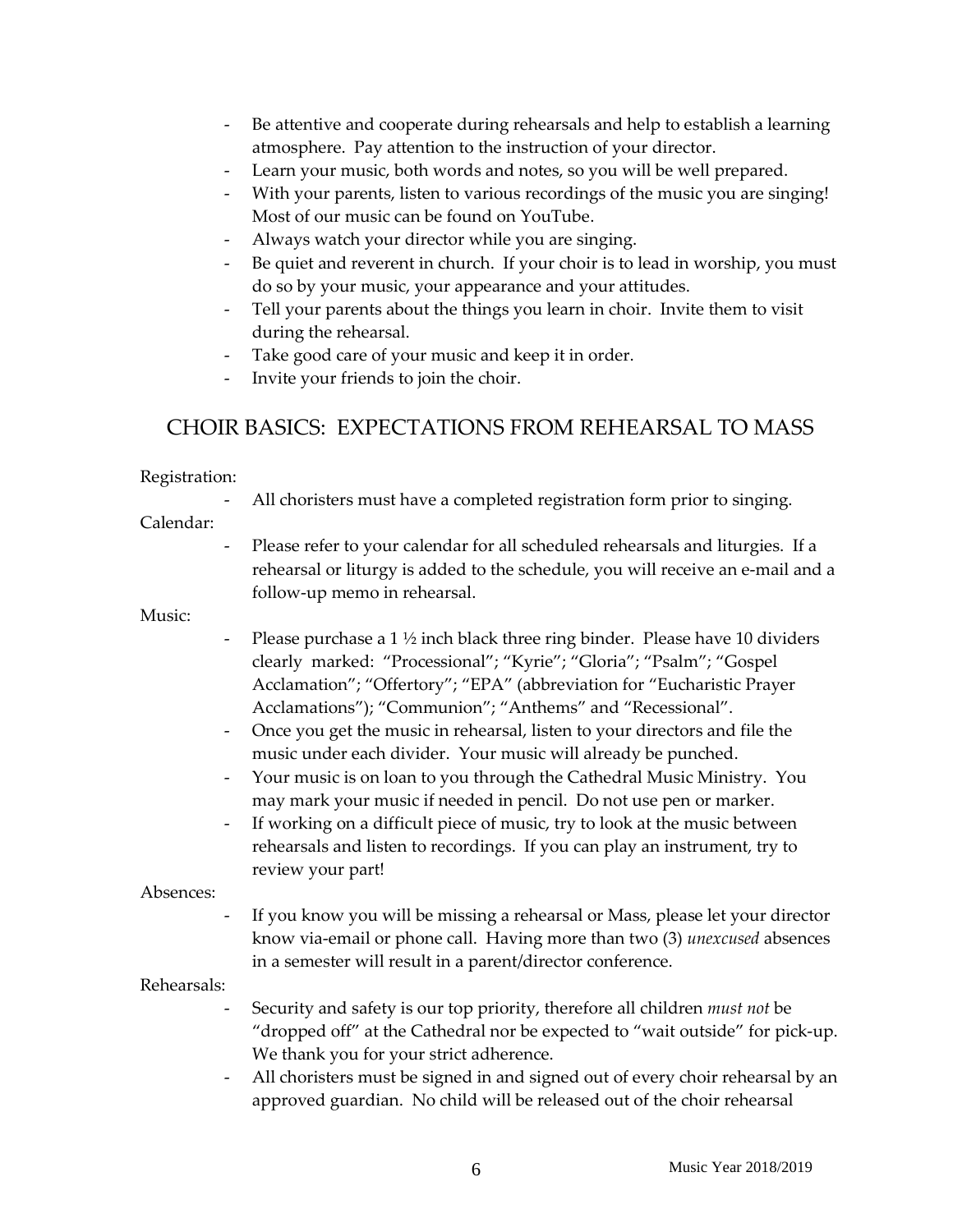without an approved guardian. If you are picking up children other than your own, please sign out every child you are collecting.

- Rehearsals are held on Thursday afternoons from 4:00-5:00 p.m. in Bishop Bradley Hall ("Lower Hall" of the Cathedral). Please use the wheel chair access ramp door located on the Bishop Bradley Lane side of the Cathedral. All other doors will be locked.
- Sometimes, rehearsal may not be held in the Lower Hall and may be held in either the choir loft, chapel or the Cathedral Library. We will try to note this on the calendar. If a rehearsal is not to be held in the Lower Hall, we will notify you in advance via e-mail and a sign will be posted on the Bishop Bradley Lane side door indicating where to go.
- Rehearsals are canceled whenever the Manchester public school system cancels or the Cathedral parish cancels. An e-mail will be sent, a notification placed on the Cathedral website and a message left on the Music Office phone extension. If in doubt, please call 603-622-6404, x31.
- Parents are welcome to sit and observe the rehearsal from the back of the hall. We kindly ask that there be no use of cell phones or loud conversations during this time.
	- Please make sure you **bring your binder to rehearsals**!

#### Masses:

- Singing at Mass is an important part of the choir's mission and must be taken seriously.
- Proper behavior is to be kept at all times during the Mass and while in the Cathedral.
- Make sure you bring your binder with you to Mass!
- We may have room in the choir loft for any parents who would like to chaperone. Any adult assisting with supervision must have completed all Diocesan safety requirements. Please speak with the directors prior to the beginning of Mass.
- An important term to learn is "choir call time." The choir call time is the time you need to be in your seat and ready to begin singing: it does not mean the time you are *arriving* at the Cathedral. We typically do not have a lot of time between the call time and the start of the Mass, so please be punctual. Typically, the choir call time for Sunday morning is 8:00 a.m. to warm-up and prepare for the 8:30 a.m. Mass. Other call times are announced at rehearsal.

#### Dress:

- *Mass* and other liturgies: In order to achieve a uniform look, all choristers will wear a solid white top (no lettering or images) with black bottom. Girls may wear a black skirt below the knee. Appropriate footwear is required (no flip-flops, sneakers, etc).
- *Concerts* and other events: Depending on the event, the choristers may wear either the white/black dress (identical to Mass) or solid black.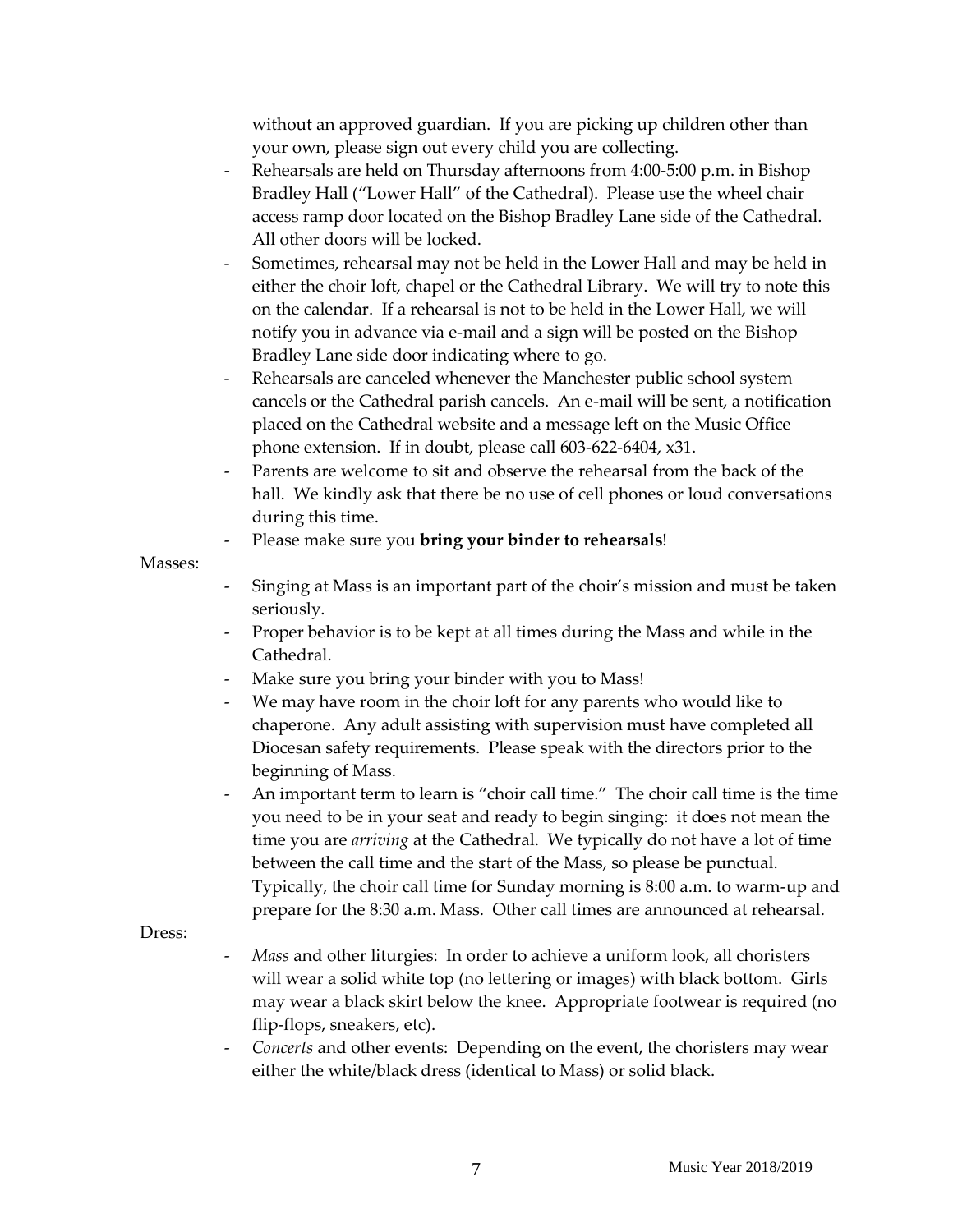We will investigate the option of having an inexpensive polo shirt with embroidered *Saint Nicholas Schola Cantorum* logo. We will keep you informed.

## **MISCELLANEOUS**

#### Pueri Cantores:



- *Saint Nicholas Schola Cantorum*, being based at the Cathedral of Saint Joseph and being the Diocesan Children's Choral Program, is affiliated with the American Federation Pueri Cantores. Pueri Cantores is an International nonprofit and is the official choral organization for the Catholic Church. AFPC organizes Choral Festivals and masses for parish and school choirs in cathedrals and other churches around the United States. Local choirs learn the same repertoire, so that festival concerts feature a large chorus of young people who sing together as one. Currently, 400 choirs throughout the world belong to the organization and represent 10,000 children. For additional information, see their website at: www.pcchoirs.org

St. Nicholas:

- Our *Schola Cantorum* is named after Saint Nicholas (15 March 270 – 6 December 343). The great veneration with which St. Nicholas has been honored for many ages and the great number of altars and churches all over the world that are dedicated in his memory are testimonials to his wonderful holiness and the glory he enjoys with God. Because of the many miracles attributed to his intercession, he is also known as "Nicholas the Wonderworker". He is revered and commemorated among Anglican, Catholic, Lutheran and Orthodox Christians. He is the patron saint of children and students.

*Choristers Prayer* Bless, O Lord, us Thy servants who minister in Thy temple. Grant that what we sing with our lips we may believe in our hearts, and what we believe in our hearts we may show forth in our lives. Through Jesus Christ our Lord. Amen.